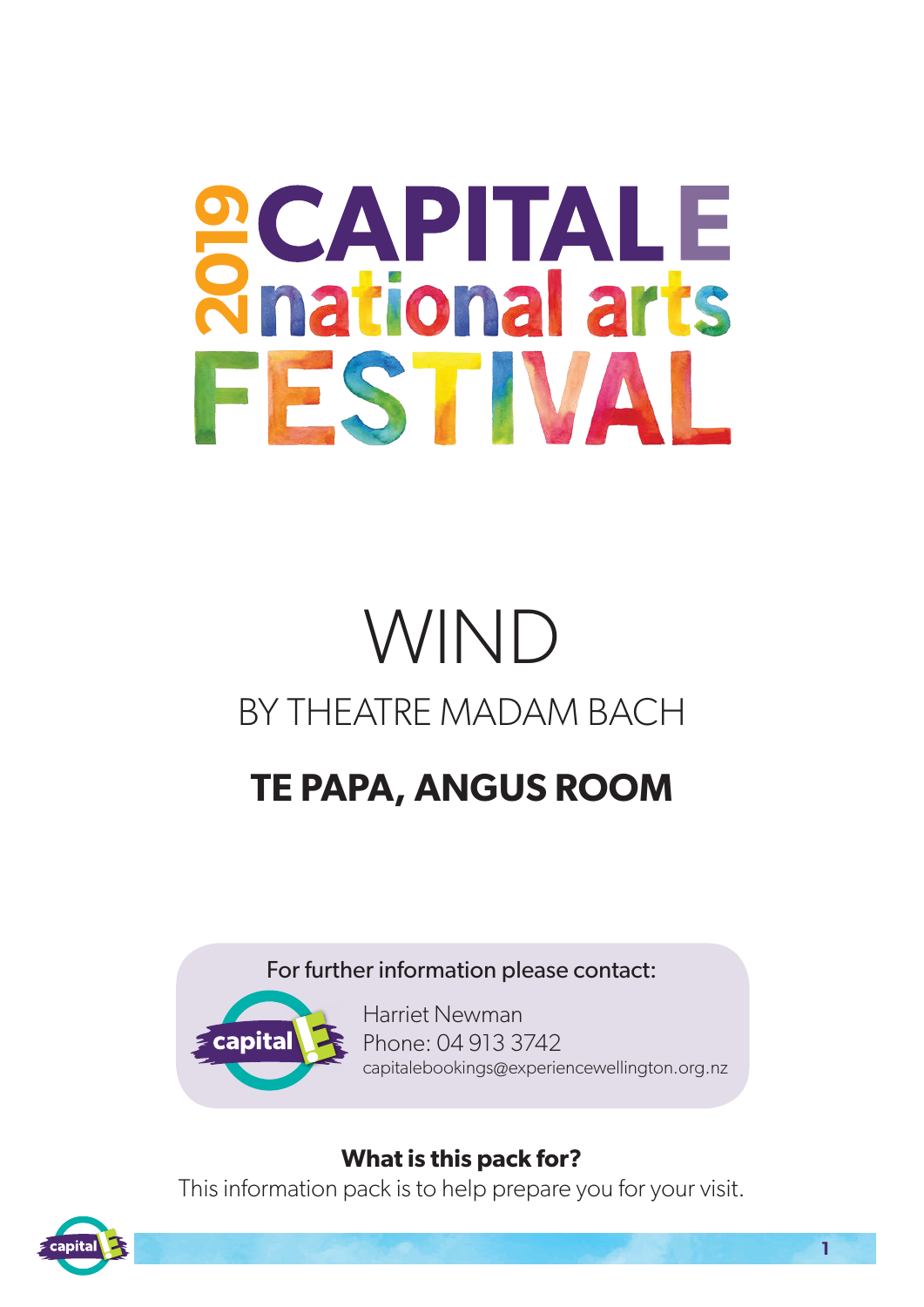#### **Front of venue**

Te Papa is on Cable Street. The front entrance faces out onto the Te Papa forecourt and has large glass doors and a blue glass ceiling. Above the entrance is a white and grey sign that says, "Museum of New Zealand, Te Papa Tongarewa". There will be a very large poster above the entry way of other museum exhibits and you will be able to see the gift shop window on your left.



#### **Inside**

When you arrive in the Foyer of Te Papa through the front entrance, you will go through two sets of sliding glass doors. Right in front of you is a staircase and an escalator. Around to the right you'll find the elevator.From here, you will be making your way to the Angus Rooms on Level 3.



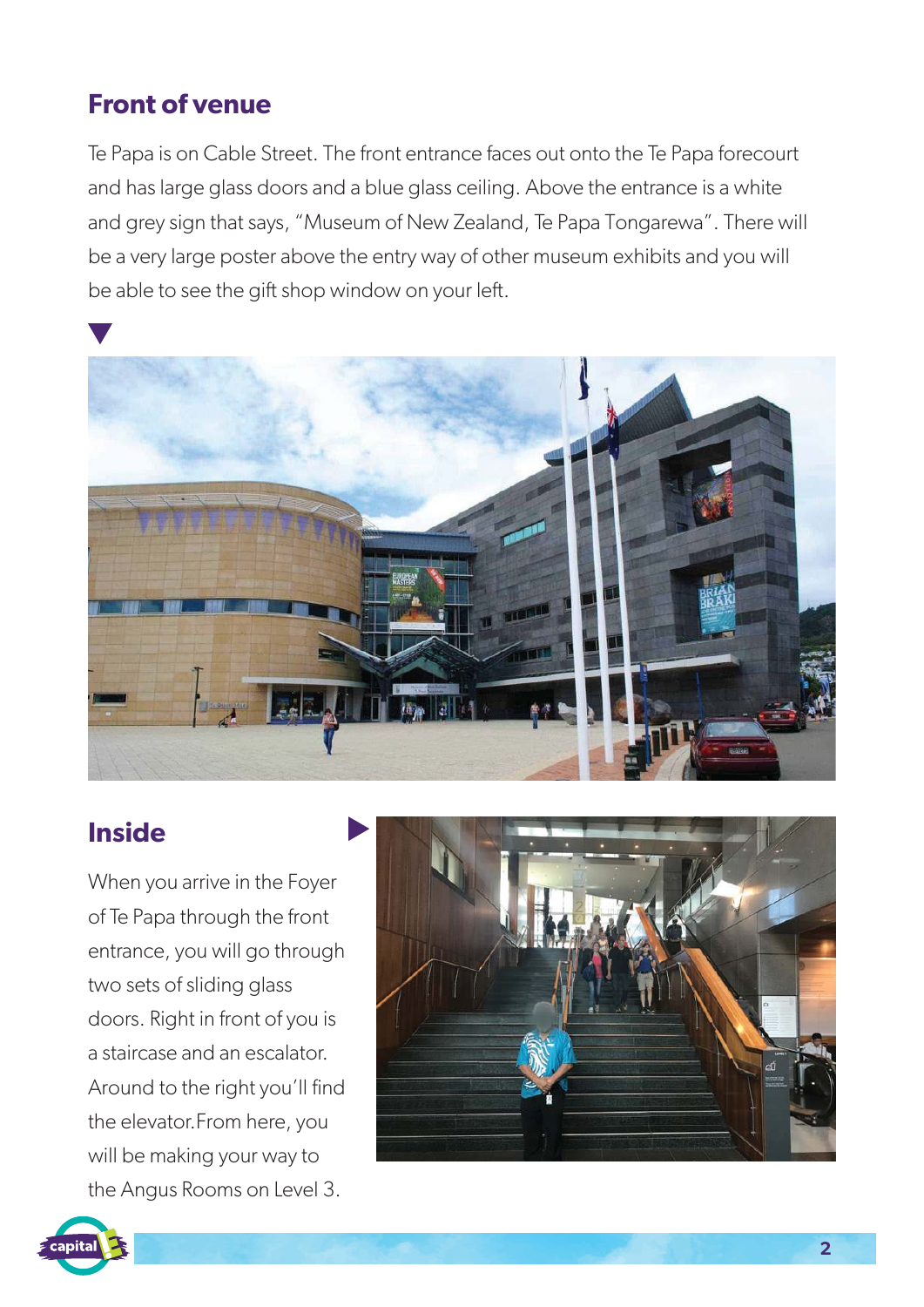#### **How to get to the theatre**

From the front entrance, you will go up the stairs or escalator where you will end up on Level 2, standing in the Wellington foyer. This is a large room with a big desk in the middle that has a sign above it that says, 'Information'.

Stand in front of this desk and turn around.

In front of you now are the stairs that you came up and to the left is another set of stairs going up to Level 3. These stairs have metal bumps on the floor and decorative screens with thumbprints on either side. You will be going up these stairs.

From here, you will end up on a landing with a smaller set of steps right in front of you. Go straight up these steps, towards the wooden wall with the silver elevator door. Follow the sign that says 'Te Huinga Centre'.

Alternatively, you can take the elevator from the Foyer to level 3.







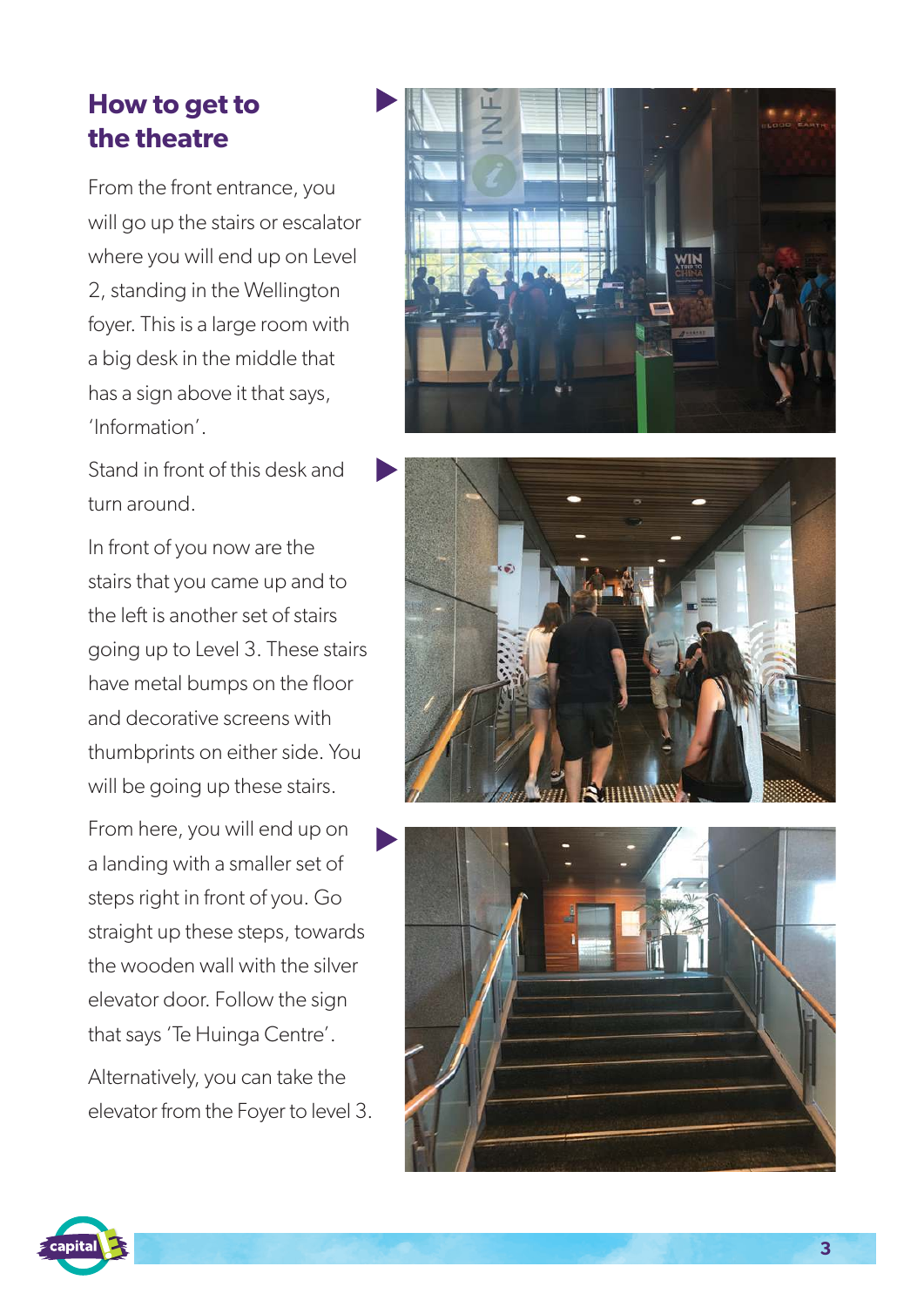Once you are in front of the elevator doors, turn right. Here there is a bridge leading to a doorway that says, 'Te Huinga Centre'. Cross the bridge to make your way towards the function rooms.

Once you cross the bridge, the Angus Rooms will be on your right. The Angus rooms have two sets of wooden doors and have a blue sign above each entrance that says 'Angus Room 1' and 'Angus Room 2'. Both of these doors lead to your theatre.







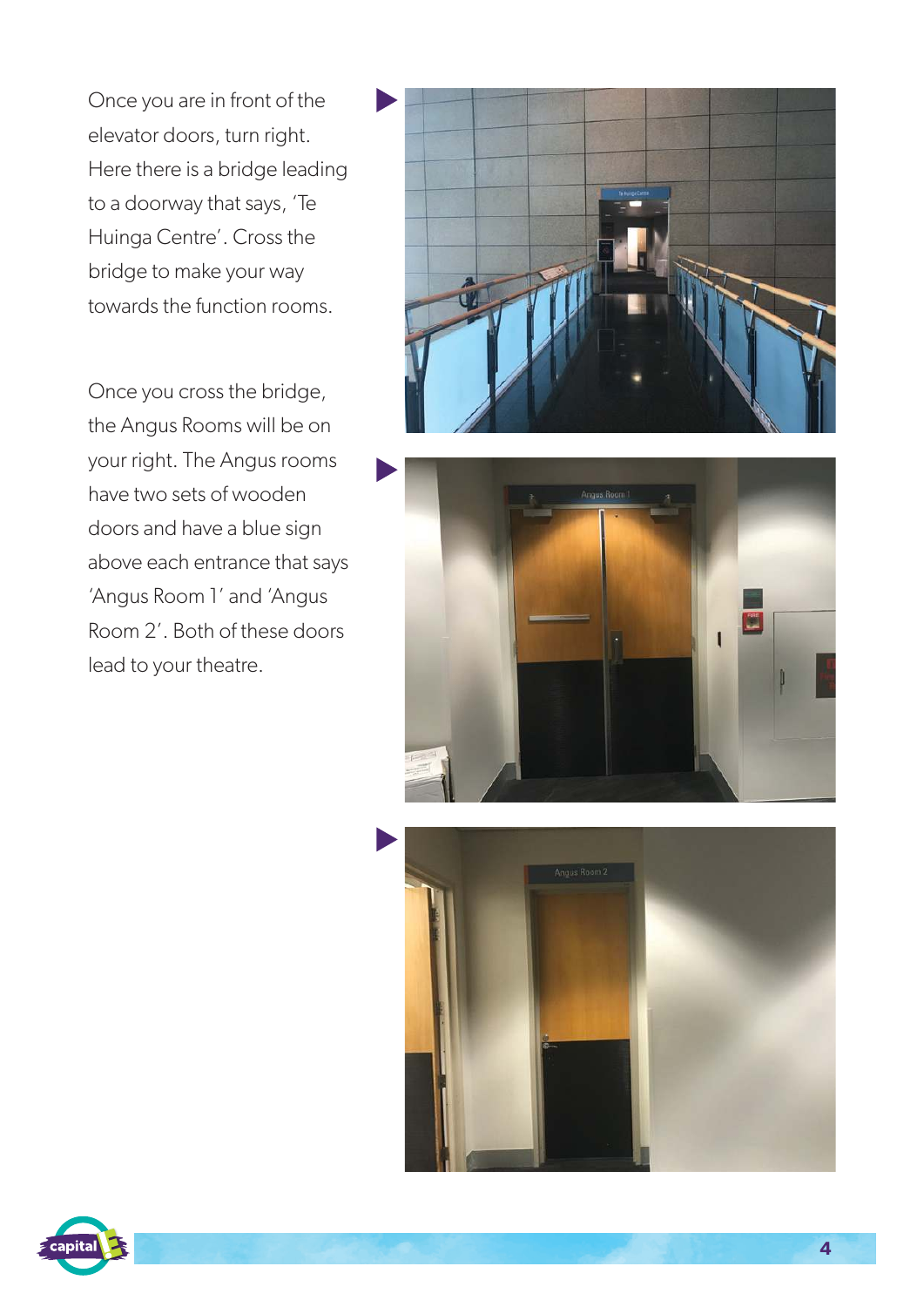#### **Where are the toilets?**

The nearest toilets from the Angus Rooms are directly across the bridge. Make your way back to the wooden wall with the silver elevator doors. The male and female toilets are right by the elevator. There is also an accessible toilet here.



#### **Inside the theatre**

Once the performers are ready for you, your guide will take you into the Angus Room. This a medium sized room with lots of windows and carpeted floors. Although there are tables and chairs in the photo above, this room will not have furniture inside. The room will be set up with props, instruments, fans and hanging items around the room. You will be sitting on the floor with lots of other adults and children so make sure to pay close attention to your guide when they tell you where you should sit.





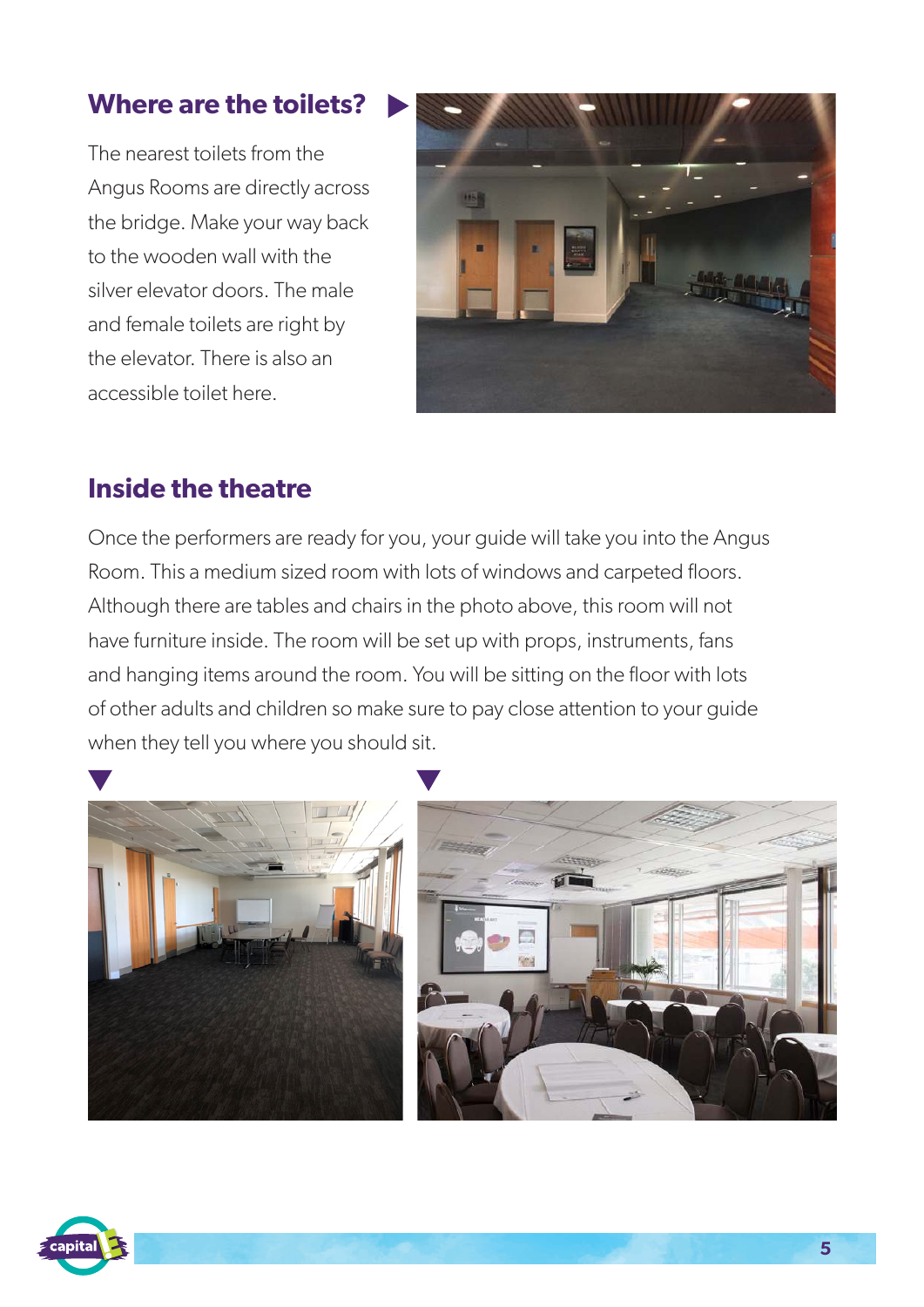#### **Show Details**

Wind is a show that lets you use all your senses. Christian and Pernille take you on a journey through the many different variations of wind from warm summer breezes to a loud wintery storm.

Christian and Pernille will be standing in a stage area in front of you which has many interesting parts and objects made of wood and metal. Around the stage will be several fans that will help the actors create the wind illusions of the show and these will be on for some of the duration of the show. In addition to these fans, at times the actors will be using different things that will blow in the wind. This includes fabric which will be draped on clothing lines, a large sheet of plastic to simulate the waves of the ocean, newspapers, paper windmills, confetti, streamers and even balloons with paper dolls attached. Some of these things may end up blowing towards you so don't be worried if it does. It's all part of the show. You may even want to grab the confetti as it blows by!

Christian and Pernille will be showing you different types of wind so you will hear recorded sounds like the sound of the ocean. You may also hear the hanging wind chime as it is blown by the wind. To create the feeling of a storm, the actors will pick up paper and shake it around to create loud noises. Christian will demonstrate on his accordion how wind is used to create music as Pernille ruffles fabric as she dances.

Wind is an active show and at times the actors may run around on stage. Make sure to sit where your guide tells you. Remember that you will be sitting on the same space that the stage is on so you'll need to listen to your guide as they will know where you can get a good view of the show without getting too close to the action!